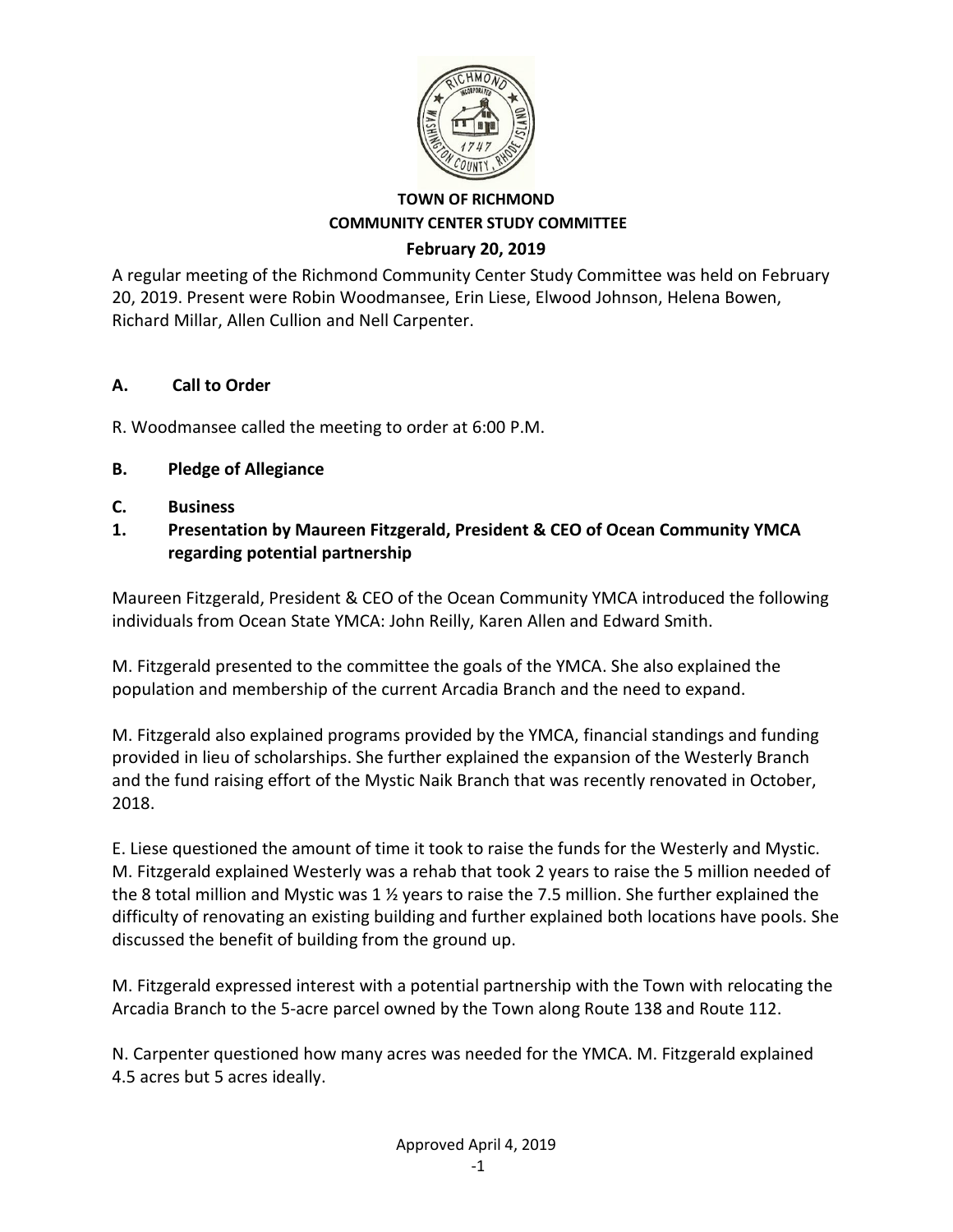

R. Millar stated a potential kitchen wood need Department of Health approval and discussed the need of fire suppression.

Discussion ensued on potential offers of YMCA relocating and the desire to stay in Richmond and ideally on Route 138.

J. Kenyon questioned if the Town donated the land, how that would benefit Richmond. M. Fitzgerald explained the following benefits: the economic benefit of a branch staying in town; the facility would be constructed sooner; possibility of discounted membership; and local job opportunities.

Discussion ensued on square footage needed and floor plan.

R. Woodmansee questioned the benefit to the seniors in the community. M. Fitzgerald explained senior programs and membership scholarship availability.

Discussion ensued on reasons to collaborate.

J. Reilly stated studies show how a YMCA positively effects property values.

Discussion ensued on time frame, conceptual design and meeting space needed.

A. Cullion questioned if they had looked at the Cycle Brothers Building. M. Fitzgerald explained they have done site visits but they need more land.

J. Kenyon stated as a tax payer this sounds like a great opportunity.

M. Fitzgerald questioned the board on the time frame to conduct the study. A. Cullion stated we would like to have a recommendation to the Town Council by June.

M. Fitzgerald will provide the committee with the presentation from tonight and the YMCA Annual Report with information on other partnerships.

Maureen Fitzgerald, John Reilly, Karen Allen and Edward Smith thanked the committee for the time and departed.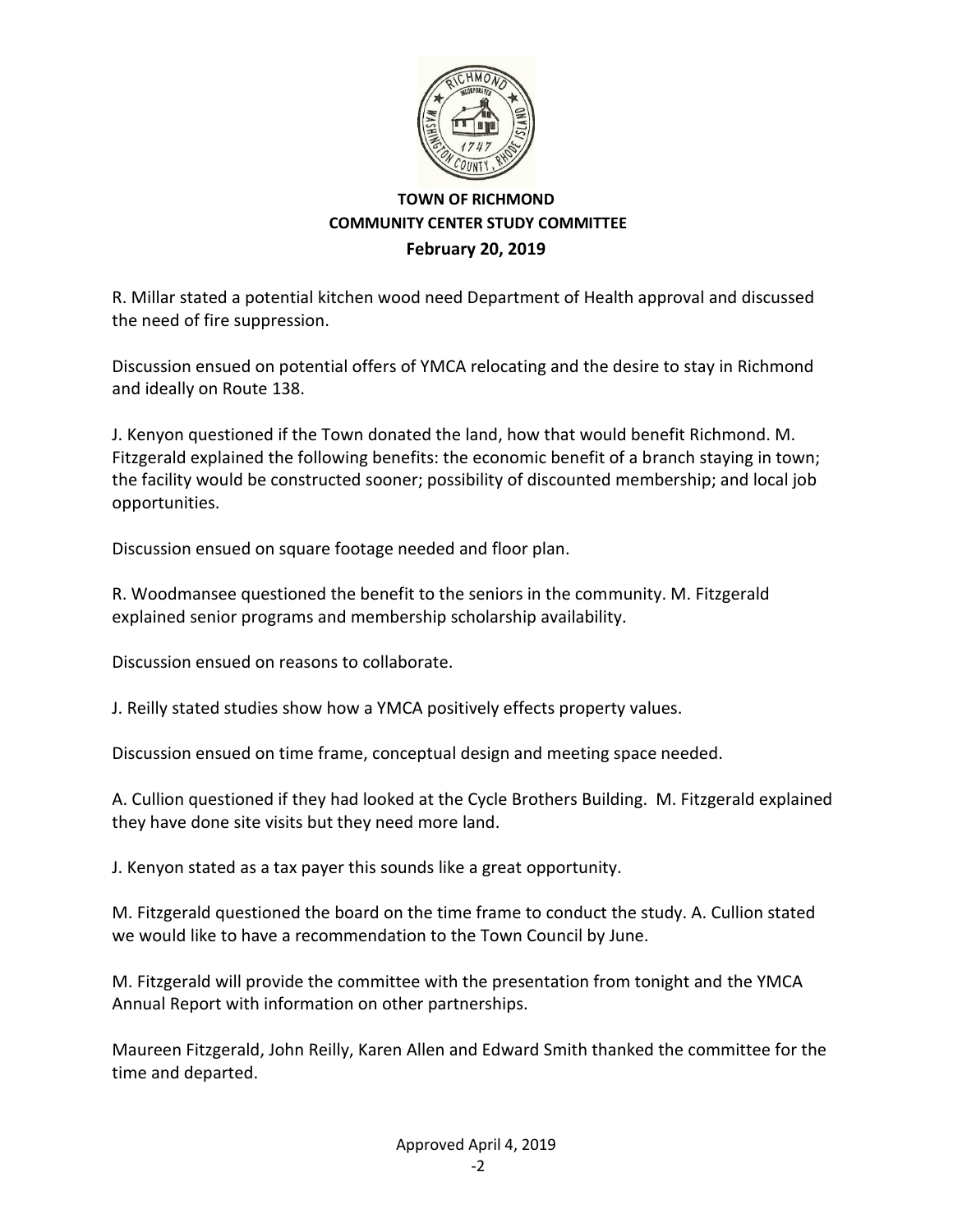

# **2. Discussion and vote on the following minutes: January 23, 2019, February 6, 2019, February 7, 2019, and February 13, 2019**

H. Bowen advised she was in attendance at the North Kingstown and West Greenwich Site Visit.

E. Liese stated she would correct.

A. Cullion moved to accept the corrected minutes of the January 23, 2019, February 6, 2019, February 7, 2019, and February 13, 2019 meetings. E. Johnson seconded. VOTED: Woodmansee ‐ aye, Liese‐ aye, Johnson ‐ aye, Bowen – aye, Millar –aye, Cullion –aye, Carpenter –aye

## **3. Discussion and review of community centers in Rhode Island**

Discussion ensued on site visits conducted.

E. Johnson stated each location stated they wanted bigger and discussed the wasted space.

Discussion ensued on community programs and cost to seniors.

# **4. Discussion on questionnaire for residents & organizations**

Discussion ensued on questionnaire.

It was suggested the questionnaire could be sent in the tax bill. It was noted that would be too late for this effort as tax bills go out in August.

It was suggested to reach out to other communities on survey. E. Liese stated she would reach out.

#### **5. Discussion and vote on site visit and meeting dates**

E. Liese stated she wished to still have a meeting with the Preserve regarding a potential partnership. She further stated she would reach out to Preserve for potential date.

It was noted the next meeting would be March 12, 2019 at 6:00 P.M.